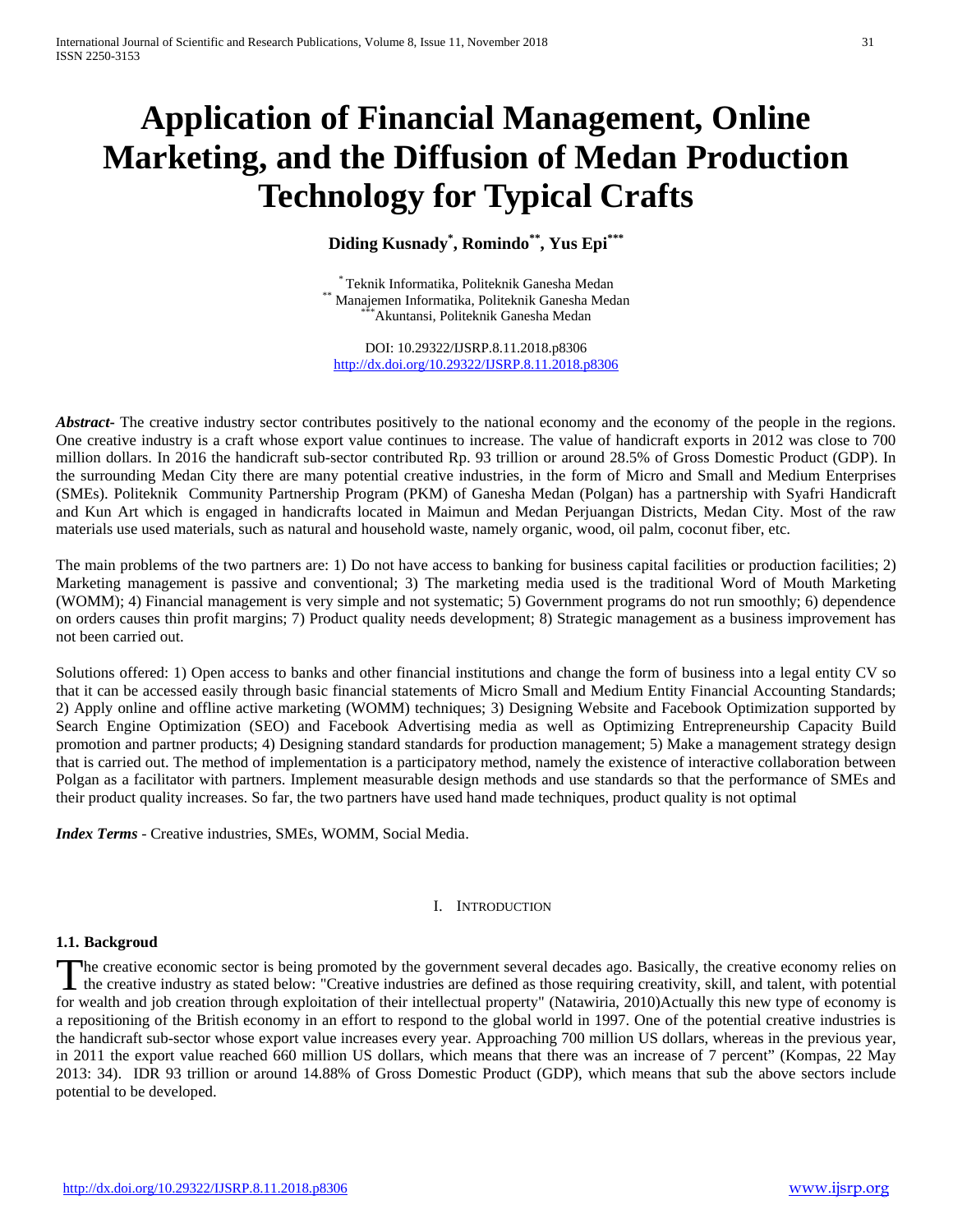Around the city of Medan and its surroundings there are many potential creative industry sectors that can produce economic values for the businessmen and the community. However, most businesses in the creative industry sector are run by Micro or Small and Medium Enterprises (SMEs) with limited business capital.

In the Community Partnership Program (Program PKM) the Polytechnic of Ganesha (Polgan) Medan intends to partner with Syafri Handicraft and Kun Art. Both partners are classified as businesses in the handicraft sector. The location of the Syafri Handycraft workshop with its owner Syafri is located on Jl. Mantri No. 16 Maimun Sub district and the location of the Kun Art workshop the owner is Ariady located on Jl. Lake Singkarak Gg. Madrasah, Medan Perjuangan District, Medan City. Most of the raw materials use natural waste such as organic, wood, oil palm, coconut fiber and others as well as household waste such as used bottles, plastic waste, and so on. Both partners include creative and innovative craftsmen because they are able to utilize waste to become a craft and art product that has high economic value.



Figure 1 : Workshop on Syafri Handicraft and Kun Art

in general, the weakness of Indonesia SMEs is in the aspect of Human Resources (HR) because the average are of low education, self-taught skills, namely learning from experience or conducting trials using simple production equipment. It was mentioned by Tambunan : "In fact, SMEs in developing countries such as Indonesia are often characterized by low productivity, mainly due to lack of access to capital to technology and human resources" (Tambunan, 2011)

## **1.2. Partners Problem**

The problems of the two partners as SMEs are general and have similarities with the other SMEs, namely as follows: "... the disadvantages are often related to lack of financial and technological resources. This can lead to problems in their ability to absorb and diffuse technology within industrial sectors " (Thomas, et al., 2011). Regarding the problems of the two partners are as follows:

a. Do not have access to banks to get business capital loans or add production facilities and it is difficult to meet export procedure requirements such as legality of business legal entities such as CV. Below is an overview of SMEs in Indonesia.



Figure 2. SMEs Medan overview

- b. Simple financial management, for example there are no daily, monthly and annual reports but only based on the memory, experience and version notes of each partner without a clear system. This can make it difficult to control circulation of money or profits calculation.
- c. Passive and conventional marketing management. The current situation and condition of the craft market are competitive, new and innovative marketing techniques are needed. During this time the marketing media used was the traditional Word of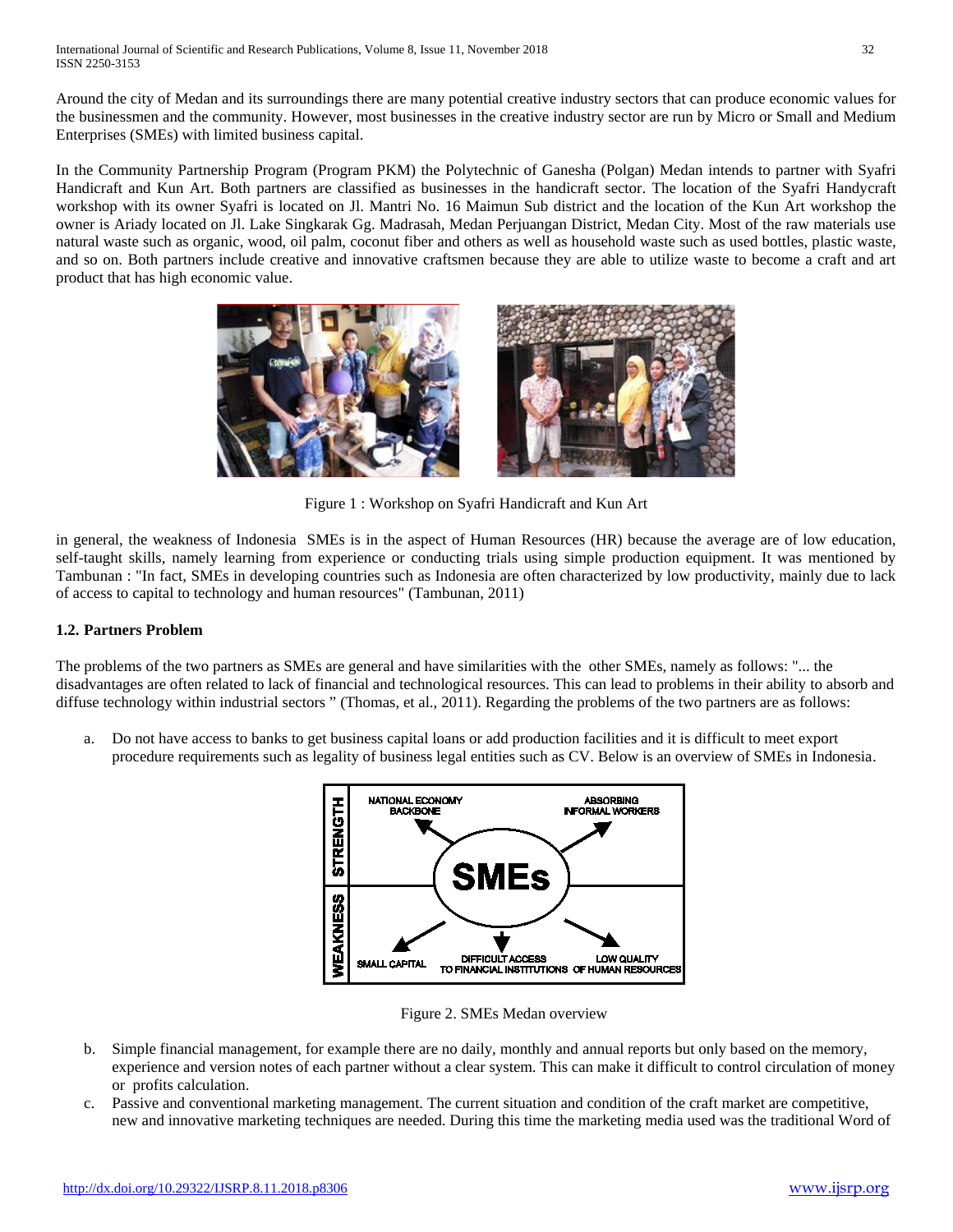Mouth Marketing (WOMM). The weakness of this technique is that the response or feedback from the WOMM is minimal, uncertain, long time and ineffective



Figure 3 : WOMM Traditional weakness

- d. Local Government assistance programs do not run smoothly, for example Assistance through the Local Government website or Facebook needs to be actively regulated by the partners themselves.
- e. There is a dependence on orders that causes the following impacts: a) Minimum profit margin, b) Product quality is not optimal.
- f. The difficulties of SME partners in increasing their business both internally and externally are limited by data and information and the quality of human resources that are still minimal as strategic business management through the above management.

## II. LITERATURE REVIEW

## **2.1. Word Mouth for Mouth Marketing (WOMM)**

Relating to WOM is communication about services and services between people they consider from companies that provide services, in media that will be considered independent from the company (ID, 2017). According to George Silverman in his book, The Secret of WOM Marketing, WOM communication can be in the form of messages or testimonies such as speaking directly, by telephone, email, group list, or other means of communication (Silverman, The Secret of WOM Marketing).

## **2.2. Small Micro Enterprises**

Republic of Indonesia Law No. 20 of 2008 provides the definition of a company that is an individual micro-enterprise (Indonesia, 2008). Criteria referred to as SMEs are business entities that have a minimum asset of Rp. 50 million and a maximum of Rp. 300 million. Regulations governing SMEs, namely Bank Indonesia Circular No. 26 / I / UKK dated May 29, 1993 concerning Small Business Credit (Kredit Usaha Kecil) are businesses that have total assets of Rp. 60 million (UKM, 2016).

### **2.3. Internet Marketing**

Internet Marketing is a marketing online strategy which includes promotional activities, advertising and marketing efforts using website networking to increase sales through electronic commerce (e-commerce). Internet marketing is considered more effective and efficient than traditional marketing, such as radio promotion , newspapers or magazines, this is because internet marketing costs are very cheap and to find targets (potential customers) is much easier.

Some internet marketing strategies are web marketing, email marketing, social media marketing. and now the influence of internet marketing through social media is expanding with unlimited reach.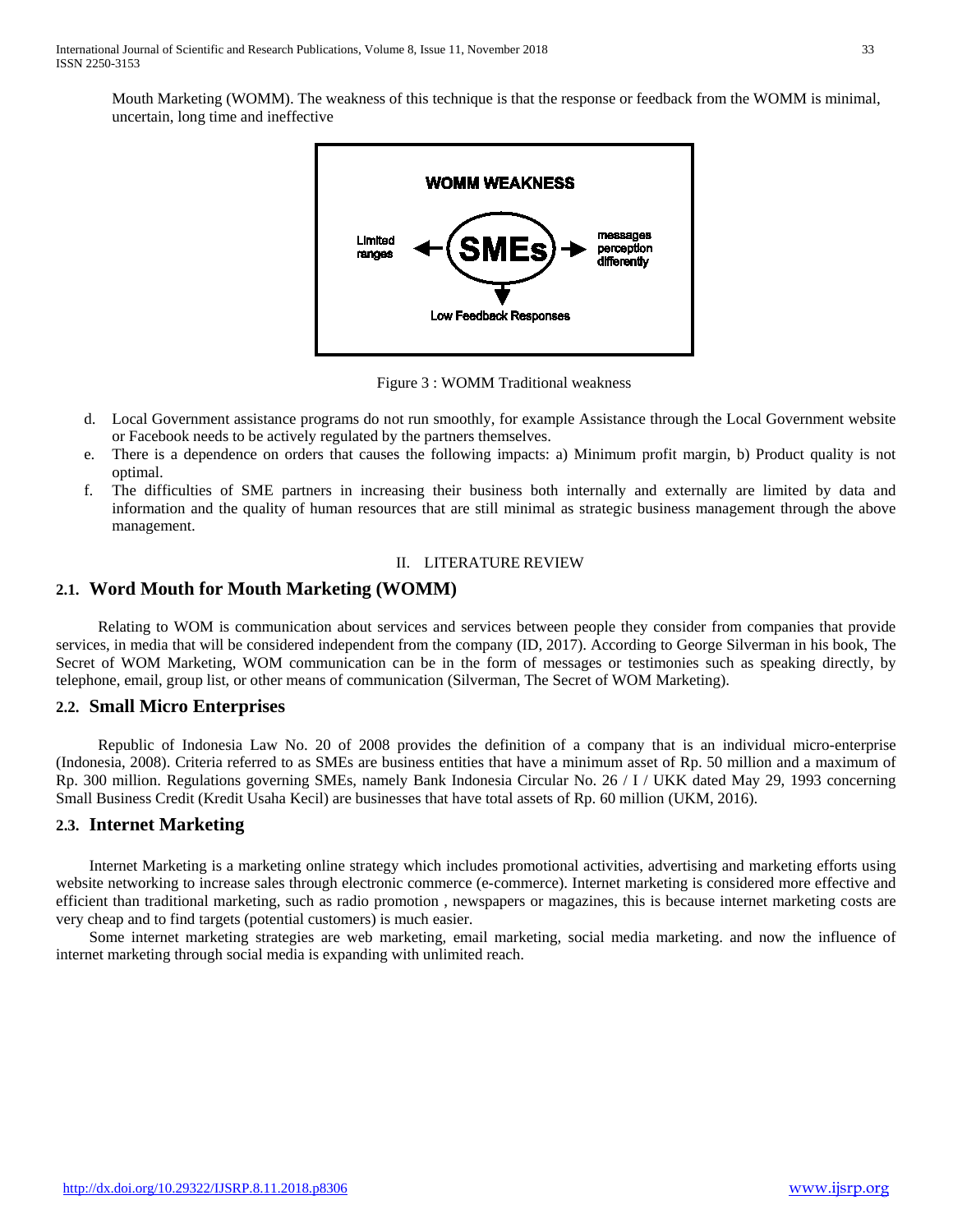## III. RESULT AND DISCUSSION

Implementation of Community Service in this case Partnership between Politeknik Medan Ganesha and Syafri Handycraft and Kun Art, among others :

- 1. Open access banks for business capital loans, making easy how to control of money and calculating turnover and business expansion, the following solutions are needed:
	- a. Polgan provides basic and simple accounting training but has followed standards such as the Micro Small and Medium Enterprise Financial Accounting Standards issued by the Indonesian Accounting Association (IAI), where one of its functions is to make daily, monthly and annual reports manually or computerized
	- b. give understanding and mastery of accounting are useful in exploring changes in partner SMEs into legal entities, namely in the form as an CV. Then banking access and non-bank financial institutions are easier. This also includes meeting administrative requirements for export procedures.
- 2. Polgan Provide training to partners or active in Modern Word of Mouth Marketing (WOMM) based on enticing and courageous. SMEs can connect directly with potential buyers and increase marketing targets and selling national and international products. Applications that are being developed are soft skills using optimization on Entrepreneurial Capacity Building smart ones on smart sales. Enterpreneurship Capacity Build about:
	- a. Mental Want to Learn,
	- b. Patient Mentality,
	- c. Mental Professional,
	- d. Mental Honest and Open,
	- e. Mental Serving / Customer satisfaction.

The technique of active marketing online used is the optimization of the Website and Facebook using Search Engine Optimization (SEO) and Facebook Advertising (Facebook Ads) media. Advantages are of the two services above are:

- a. Costs are relatively cheap;
- b. Wide marketing reach without knowing territorial (region) or time boundaries;
- c. The SMEs can choose its target customers or segments, for example the segment of young people or teenagers and others.

The constraints of SMEs in implementing information technology, especially from inside companies: "Many of small and medium enterprises (SMEs) try to adopt IT support for their business. Due to their limited resources, IT adoption is different from larger business. IT adoption Barriers in SMEs may come from inside and outside of organizations. The internal factors consist of the attitude, knowledge and support from the owner, resources availability, and employees attitude, knowledge and acceptance (Sarosa, et al., 2003).



Figure 4: Social Media Constraints Scheme for SMEs

3. Another program is the technology diffusion production so that partner SMEs can improve product quality, production volume, and timeliness. The above criteria are mainly for fulfilling export orders. According to Bradley (Bradley, 1995) that diffusion of technology is: "technology diffusion can be defined as the spread of a new technique from one small firm to another (inter-firm diffusion). There are two types of technological diffusion principles, namely: "disembodied diffusion (the transmission of knowledge and technical expertise) and" embodied "diffusion (the introduction into production processes of machinery, equipment and components incorporating new technology" (Thomas, et al., 2011)